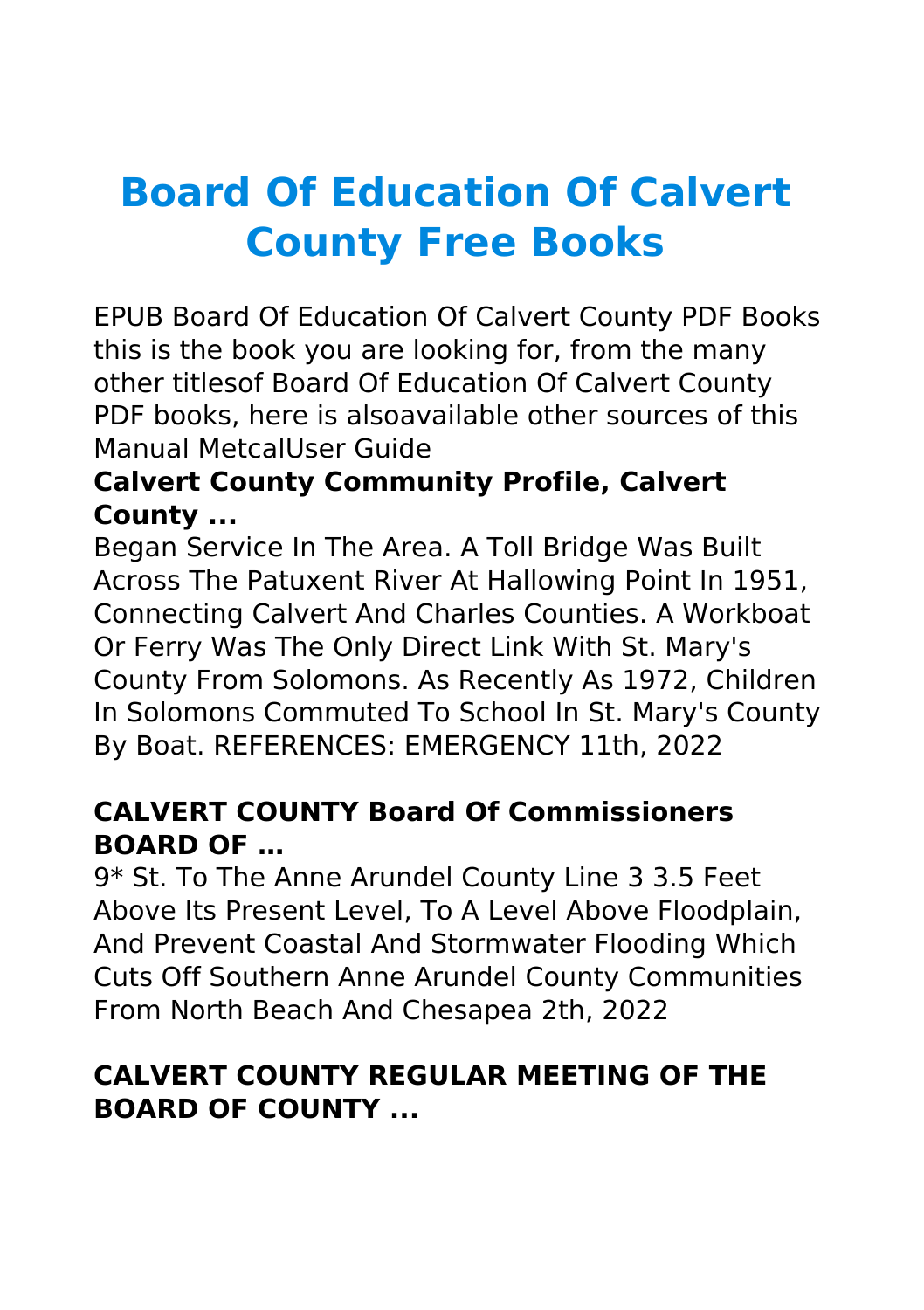Memo From Melanie Woodson, Director Compensatory Leave Policy Resolution VII. NEW BUSINESS - 10:55 A.m. 1. Department Of Parks & Recreation: Instructor Contract Term Length And Process Memo From Shannon Q. Nazzal, Director Instructor Contract Template 2. Department Of Public Safety: FY2019 FEMA Assistance To Firefighters Grant (AFG) 13th, 2022

## **News For Calvert County Government Employees Employee ...**

The Winning Raffle Ticket Will Be Drawn At The County Employees Holiday Luncheon On Dec. 11. The Winner Can Pick Up The Tree After Christmas For Future Holiday Seasons. To Purchase Tickets Please Contact Any Of The Following ERC Members: Kim Gott, Emergency Management; Maureen . 5th, 2022

#### **News For Calvert County Government Employees Tom Hejl ...**

Christmas, Sheriff's Office First Sgt. Tim Buckmaster Declined His Winnings Because His House Was Already Decorated And Ready For The Holiday. Instead, Buckmaster Asked The ERC To Donate The Tree To A Needy Family In The Community. The ERC Immediately 17th, 2022

## **AM/NS CALVERT LLC MOBILE COUNTY AL FACILITY N .: …**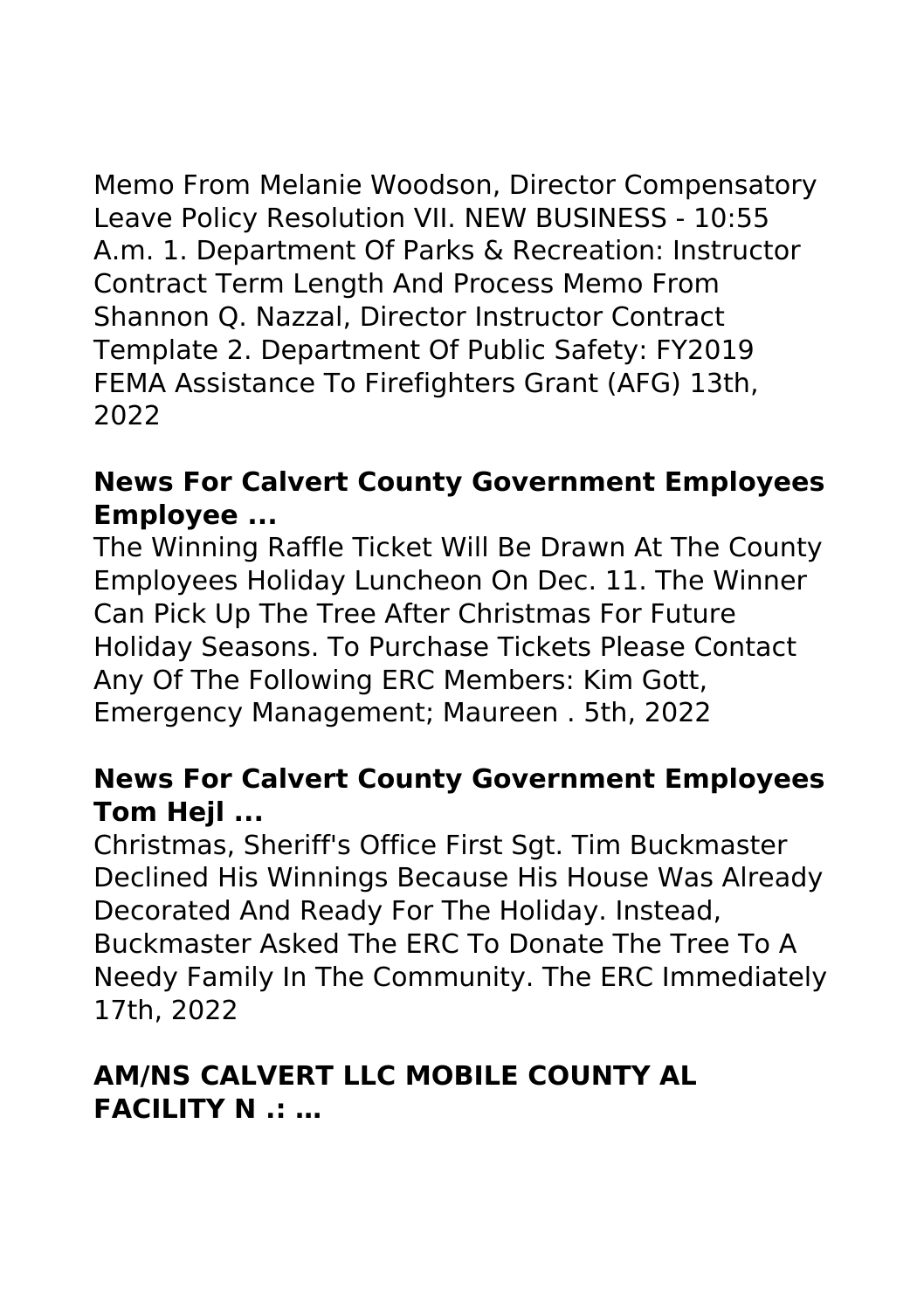Nucor Steel Decatur And Nucor Steel Tuscaloosa, In Alabama, Have Lead Limits Of 0.002 Lb/ton. AM/NS Has Proposed Limiting PMfilterable To 0.0018 Gr/dscf, PM10 An 13th, 2022

# **CORRECTIONS TO THE CALVERT COUNTY ZONING …**

8-2.02 Shoreline & Cliff Areas On The Chesapeake Bay, Patuxent River, And Their Tributaries 35 8-2.03 Floodplain Area 43 8-2.04 Slopes 25 Percent Or Greater And Erodible Soils Adjoining Streams 43 8-2.05 W 16th, 2022

## **Archive Center - Calvert County, MD**

Jan 29, 2016 · Nomination Forms Are Available Online At Www.co.cal.md.us Under Services, Office On Aging Or By Calling 410-535-4606 Or 301-855-1170. Completed Nomination Forms Should Be Returned To The Office On Aging, 450 West Dares Beach Road, Prince Frederic 19th, 2022

## **Circuit Court For Calvert County Case No. 04-C-15-001543**

Soon Thereafter, Jeanne1 Moved To Missouri And Preston Retained Primary Physical Custody Of The Children Pursuant To A Custody Order Entered In The Circuit Court For Calvert County In June 2016. Preston Sought To Modify The Custody Arrangement In September 2017 Based 22th, 2022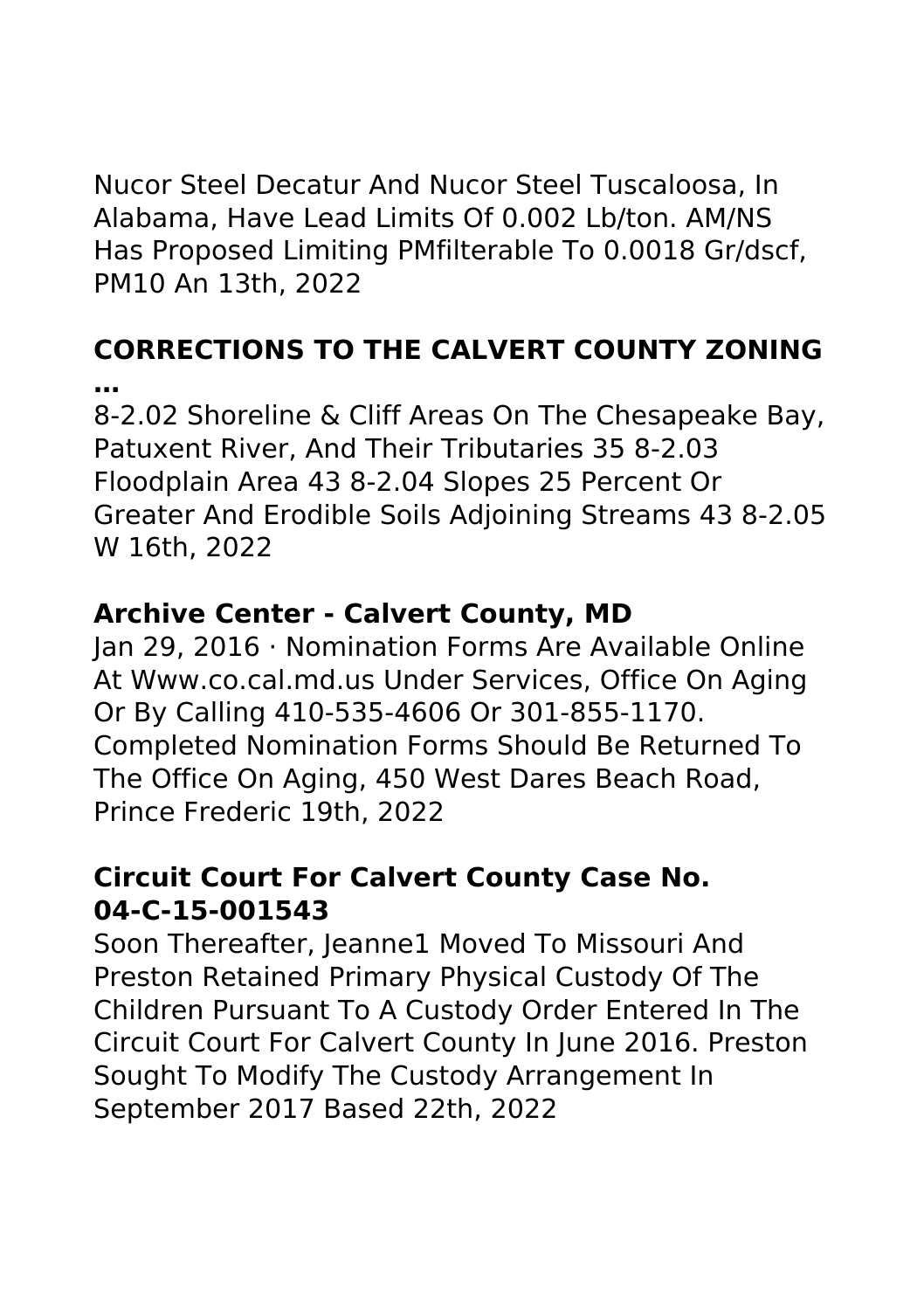# **Circuit Court For Calvert County Case No. C-04-CV-17 ...**

By Early 1989, Solomons Cove Had Purchased The Tiki Bar Property. On February 6, 1989, Solomons Cove Submitted To The Calvert County Department Of Planning And Zoning A Site Plan Application Seeking To Convert Storage Space Attached To The Rear Of The Restaurant Into Two 20th, 2022

#### **Overview Of Calvert County - Maryland Department Of Planning**

Dominion Cove Point Liquefaction Project Cove Point By The Numbers Dominion Cove Point LNG Expansion Laborers 9 Rendering Of Finished Dominion Cove Point LNG Expans 6th, 2022

## **CALVERT COUNTY PLANNING COMMISSION**

And Cove Point Water Expansion. (19:44) She Also Referenced Table No. 9, ... For Dominion Cove Point LNG Plant, Is Current Data Received From Cove Point LNG Representatives. There Was Discussion About Pipeline Information, Aquifer ... Plan, As The Project Is Consistent With The Ca 17th, 2022

#### **Purchasing Office Staff Earns Team ... - Calvert County, MD**

Mar 22, 2021 · Bureau Office, 3695 Hallowing Point Road, Suite 4, For \$10 Or \$12 At The Door. Contact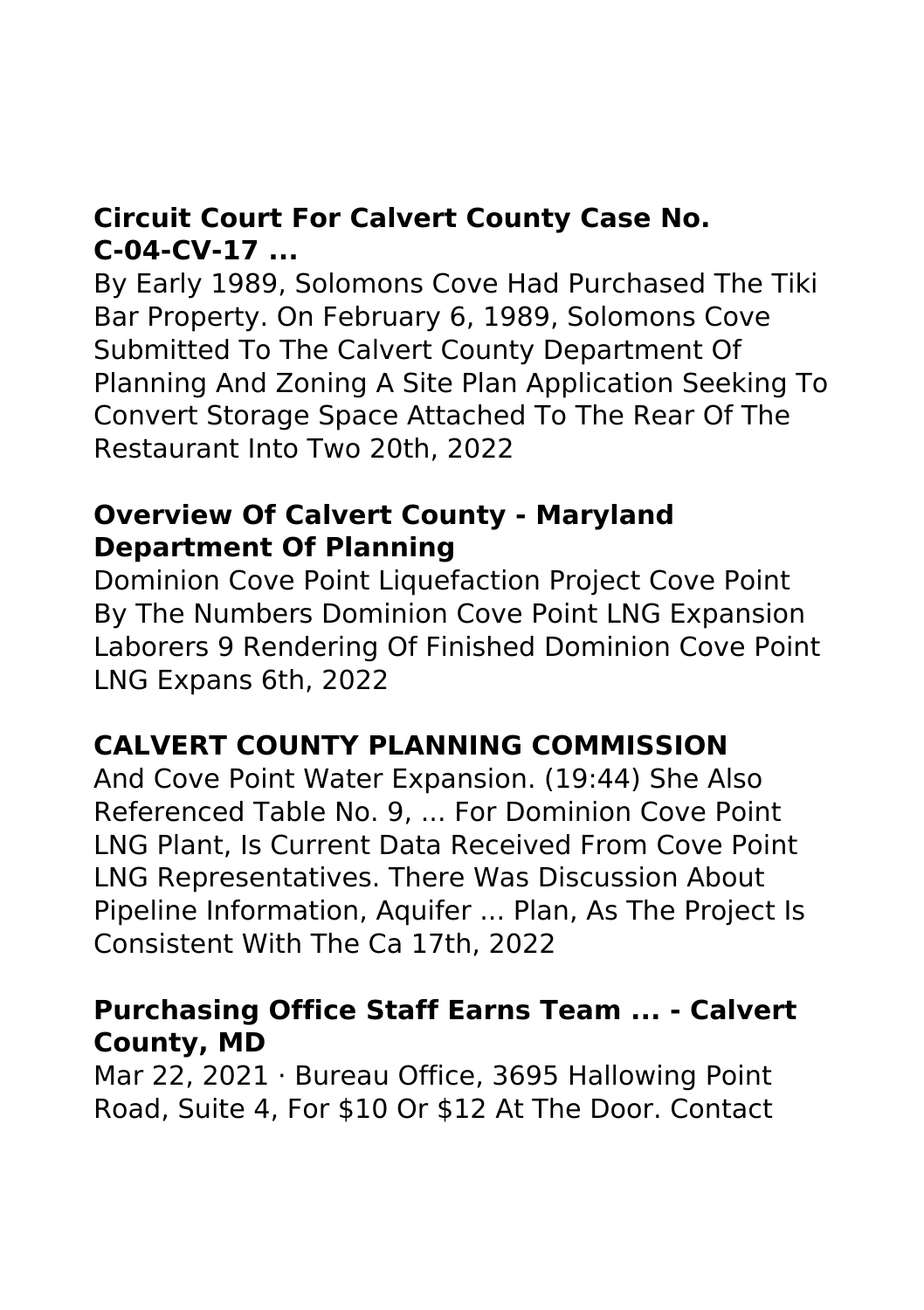Debbie Weber At 410-610-8107 To Be A Sponsor Or Vendor. Admission For Children Age 6 And Younger Is Free. Breakfast Highlights Local Farm Freshness 2006 Toyota Camry XLE, \$2,100 4th, 2022

## **CALVERT COUNTY, MARYLAND SUSTAINABLE COMMUNITIES ...**

The First Would Run Along MD 261 From Beach Elementary To Bay Front Park And Chesapeake Village. This Sidewalk Would Allow The School Students Safe Passage To The Beach When They Do Walking Field Trips. The Second Would Run Along MD 260 And C 14th, 2022

#### **MDOT Meets With Calvert County ... - Southern Maryland's**

Director Williams Encouraged All Marylanders To Get An E-ZPass And Take Advantage Of MDTA's Conversion To All-electronic (cashless) Tolling Statewide. 13th, 2022

#### **EDUCATION IS - Calvert Learning**

Science. Students Will Learn Introductory Concepts Of Physical Science, Life Science, And Earth Science. Students Will Begin To Investigate Their World And Develop Questions Based On Their Observations. They Will Employ ST.E.M. Skills Through Virtual Labs, Interactive Activities, C 3th, 2022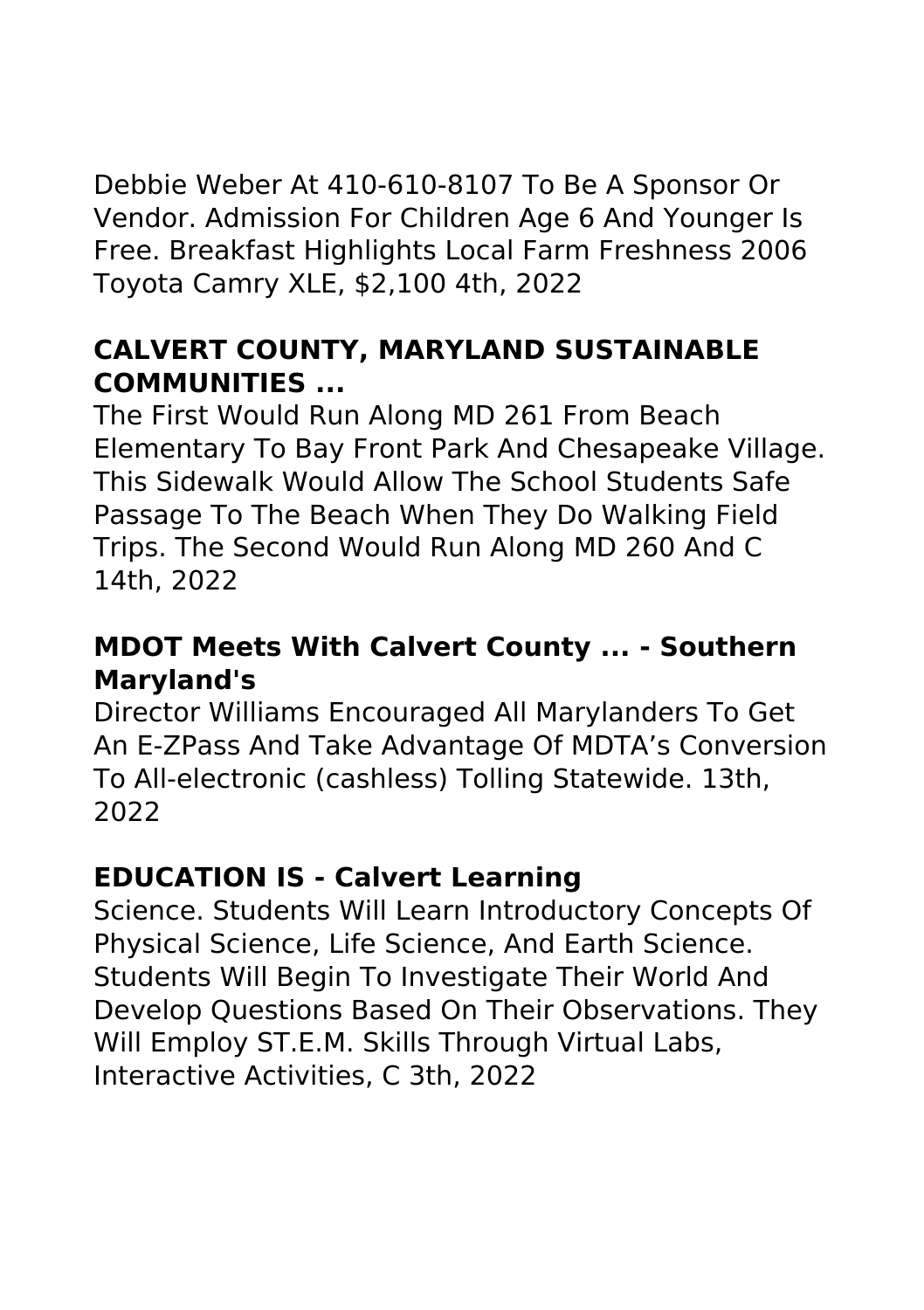## **Calvert Teaching Navigator - Moving Education Forward**

Templates That Allow Students To Create Documents And Presentations. Prezi Canva. Calvert Teaching Navigator CalvertLearning.com Page 25 Learning Guides Learning Guides Have Access To A Few Additional Features 26th, 2022

#### **BUGEYE TIMES - Calvert Marine Museum**

Richmond, Done By C. Leslie Oursler In 1969 And Donated By H. Graham Wood. The Painting, Previously Loaned To The Museum For An Exhibition, Is An Important Addition To CMM's Collection Of Oursler's Works. Another Steamboat-related Donation Is An Unissued Stock Certificate Of The Weems Steamboat Company, Given By Nathaniel Frampton, Jr. 17th, 2022

#### **AM/NS Calvert - ArcelorMittal**

AM/NS Calvert Is A 50/50 Joint Venture Between ArcelorMittal And Nippon Steel Corp. (NSC). The Steel Processing Plant Is Located In Calvert, Alabama, About 35 Miles North Of Mobile. Purchased By ArcelorMittal And NSC In 2014, The Plant Has Served The North 12th, 2022

#### **Attachment 3B, Enclosure 3, Calvert Cliffs Nuclear Power ...**

This Laboratory Data Report Consists Of The Following:" Attachment 1, Consisting Of A Laboratory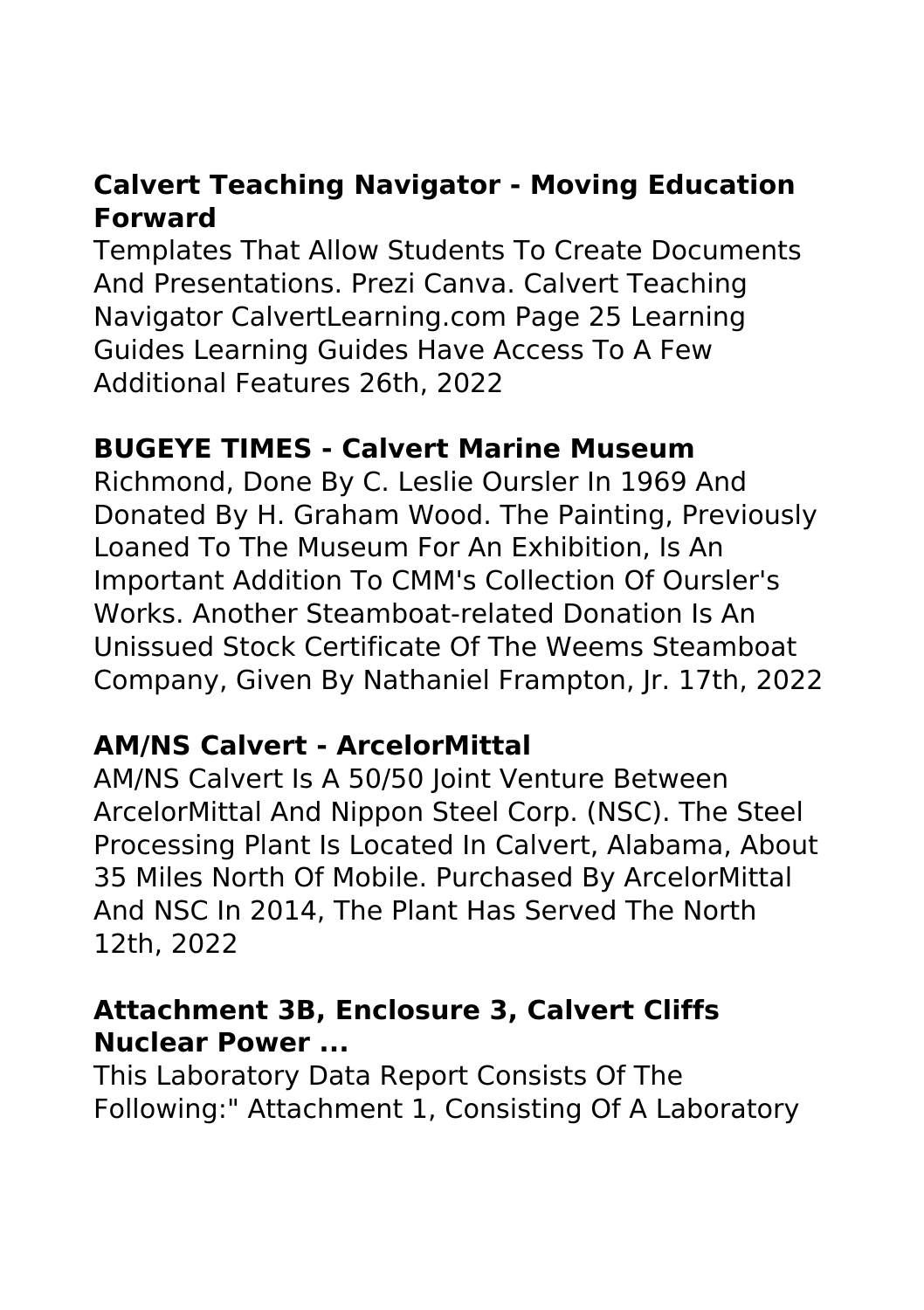Test Results Of Grain Size Distribution Tests Performed By MACTEC On The CR6, GAB, 57, And CR6 Vulcan Quarry Statistical Average Samples," Attachment 2, Consisting Of Dynamic Laboratory Test Results From Testing Performed By The 23th, 2022

## **FEMA Final Exercise Report Calvert Cliffs Nuclear Owner ...**

Dorchester Counties. • School Interviews: Conducted Between 0800 And 1200 On April 13, 2004, In Calvert And St. Mary's County. The Local Organizations, Except Where Noted In This Report, Demonstrated Knowledge Of Their Emergency Response Pla 24th, 2022

## **Calvert Impact Capital, Inc. Consolidated Financial Statements**

The Consolidated Financial Statements Include The Accounts Of Calvert Impact Capital, Inc., CIP, Inc., And The Partnerships (collectively Referred To As The Company). The Company Is The General Partner And Has Substantive Rights 7th, 2022

## **The Calvert Principles For Responsible Investment**

The Calvert Principles For Responsible Investment (Calvert Principles) Provide A Framework For Calvert's Evaluation Of Investments And Guide Calvert's Stewardship On Behalf Of Clients Through Active Engagement With Companies And Other Issuers. The